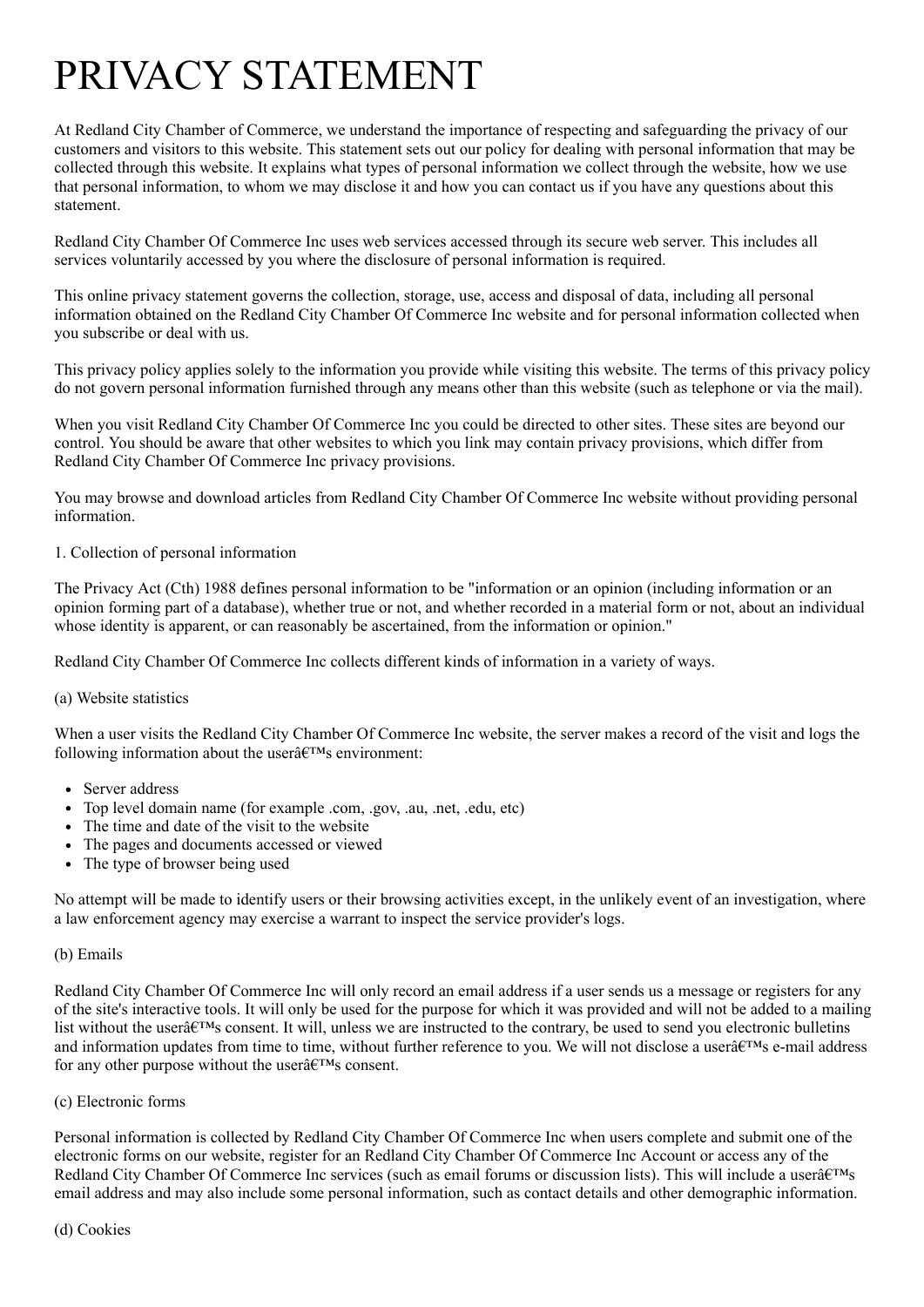Redland City Chamber Of Commerce Inc does not use cookies in its website or in any of its web services applications. Cookies are small pieces of information that can be stored on a user $\hat{a} \in T^{M}$ s hard drive (persistent cookies) or in memory (session cookies). They can record information about a user $\hat{a} \in T^M$ s visit to the site, allowing it to remember them next time they visit.

# 2. Use of personal information

Redland City Chamber Of Commerce Inc uses personal information for the following purposes:

- The provision of services and content relevant to users.
- Website and system administration.
- To deliver a Redland City Chamber Of Commerce Inc service, such as newsletters or conference management.
- To create and publish relevant content.
- To allow users access to limited-entry areas of our website as appropriate.
- Communication, statistics, research and development.

Redland City Chamber Of Commerce Inc may merge site-visitation data with anonymous demographic information for research purposes, and we may use this information in aggregate to provide more relevant content.

Redland City Chamber Of Commerce Inc occasionally hires other companies to provide limited services on our behalf, including mailing and delivering newsletters. We will only provide those companies the information they need to deliver the service, and they are prohibited from using that to provide any other company or person.

No attempt will be made to identify individual users or their browsing activities other than for the purposes outlined above or as required by Australian law. The personal information collected on Redland City Chamber Of Commerce Inc website will not be disclosed to a third party except where authorised by the user or required by Australian law.

# 3. Publication and control of personal information

When a user gives us personal information, Redland City Chamber Of Commerce Inc will not share that information with third parties without permission, other than our development team for the purposes of testing, validating or upgrading its services. Personal information will only be used for the purposes stated above.

Redland City Chamber Of Commerce Inc will only publish personal information on its website if it has been collected for the purposes outlined above with your knowledge, or if you have otherwise consented to its disclosure.

# 4. Security of personal information

Personal information provided in an Redland City Chamber Of Commerce Inc Account will be held by in the strictest confidence. Redland City Chamber Of Commerce Inc takes all reasonable steps to ensure that the personal information we hold in our servers is not subject to loss, misuse or unauthorised access or alteration. The Redland City Chamber Of Commerce Inc system uses a variety of security technologies and procedures to help protect personal information from unauthorized access, use or disclosure.

Redland City Chamber Of Commerce Inc also takes reasonable steps to destroy or permanently de-identify personal information if it is no longer required. While Redland City Chamber Of Commerce Inc endeavours to implement the highest levels of security to protect users privacy while using its website. However it should be noted that there is an inherent risk associated with the use of an insecure public network such as the World Wide Web. Though minor, the potential does exist that a user's transactions (including e-mail's) may be viewed, intercepted or modified by a third party.

# Protection of children's personal information

The Redland City Chamber Of Commerce Inc website is a general audience site and does not knowingly collect any personal information from children.

# Governing legislation

This privacy statement is written in accordance with Australian law, the Privacy Act (Cth) and adheres to the National Privacy Principles in the Privacy Amendment (Private Sector) Act 2000

# REDLAND CITY CHAMBER OF COMMERCE INC DISCLAIMER

By visiting and using the Redland City Chamber Of Commerce Inc website you accept all risks and responsibility for losses, damages, costs and other consequences resulting directly or indirectly from using this site and any information or material available from it.